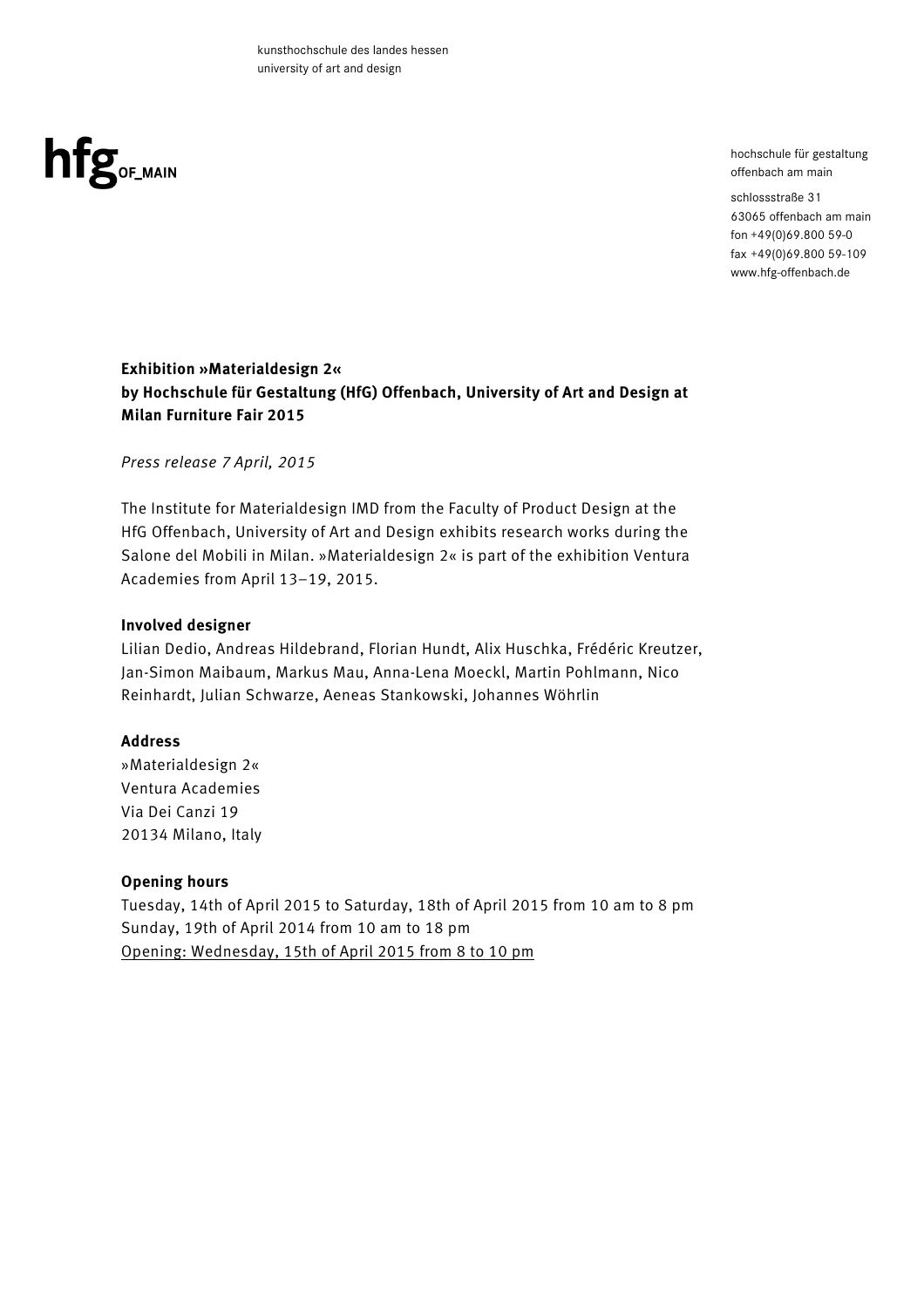

#### **Analog and digital design processes combining material and structure**

The Institute for Materialdesign IMD understands itself as a hub for inspiration – analog and digital methods are combined to create cross-material innovations. Ideas are frequently generated through the characteristics of the material itself, its qualities and its possibilities as well as its limits. Through the speculative combination of materials, transferring traditional processes of fabrication into innovative contexts, surprising results are achieved. Implementing randomization into the research establishes various remarkable starting points for the design process. The experimental approach and freedom of creative research is a characteristic of the IMD's approach to teaching. Here, researchdriven projects stand alongside object-related product design. Many of the works exhibited address the relation between man and material. The extended understanding of the material shifts toward the role of the actual object. This new role of materials also comprises the intersection of nature and artifact. Materials are brought to life through layering and combining natural and synthetic elements and blending in digital techniques. The borders of perception are erased and the material itself is redefined. Designing with materials creates a new context between art and science. Material-centred design opens up the field of design to new possibilities and creates a broad space of conceivable tasks.

Prof. Dr. Markus Holzbach teaches Visualization and Materialization at the Faculty of Product Design at the University of Art and Design Offenbach. The recently founded Institute for Materialdesign IMD creates a platform for interdisciplinary dialog and experimental research as an innovative approach to teaching.

#### *Contact:*

*Katja Kupfer, presse@hfg-offenbach.de, +49-69-800 59-156 (office) Ulrike Grünewald, transfer@hfg-offenbach.de, +49-178-4682740 (mobile)*

#### *Photo download:*

http://www.hfg-offenbach.de/de/pages/pressestelle?type=press#downloadbereich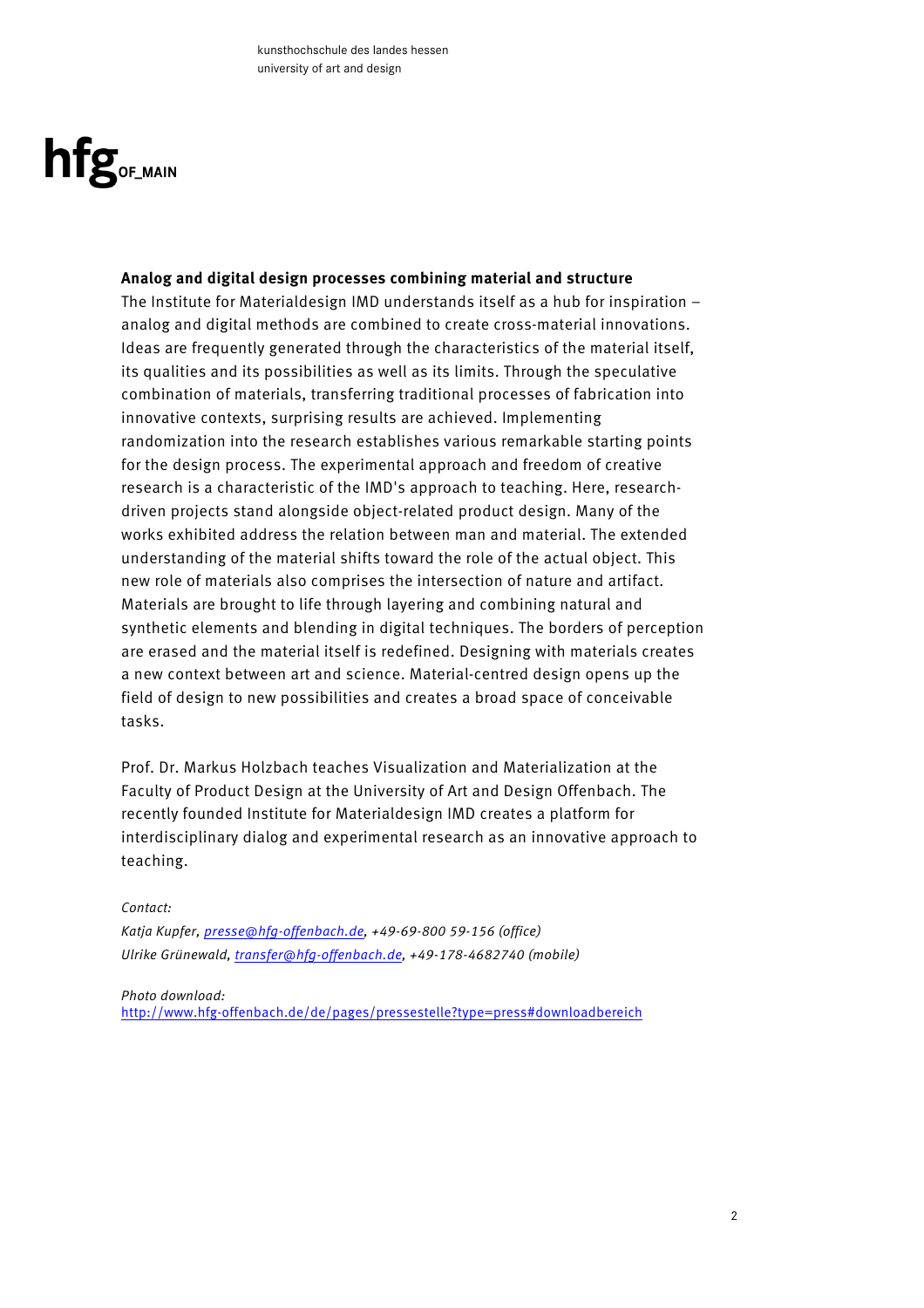

# **Materialdesign 2 – Selected Works**

# **»Intuitive Brain – Materials to Implement Future Interaction« Project in cooperation with BMW AG**

Functional surfaces are reinterpreted as an aesthetic medium of communication and of information. How can materials and experimental research help to achieve more tangible and intuitive interfaces? Through combining creative and scientific research with human centred design new functionalities are created. The main priority was to layer physical materialities and interaction. Experimental series, material patterns as well as physical and digital processing lead to a broad variety of projects. Interactive mock-ups where developed to enhance feasibility and perception.

**Supervision** 

Prof. Dr.-Ing. Markus Holzbach, IMD Prof. Georg-Christof Bertsch, Intercultural Design Dipl.-Des. Steffen Reiter, IMD Dipl.-Des. Friedrich Söllner, IMD



**Transformative Paper** *Florian Hundt*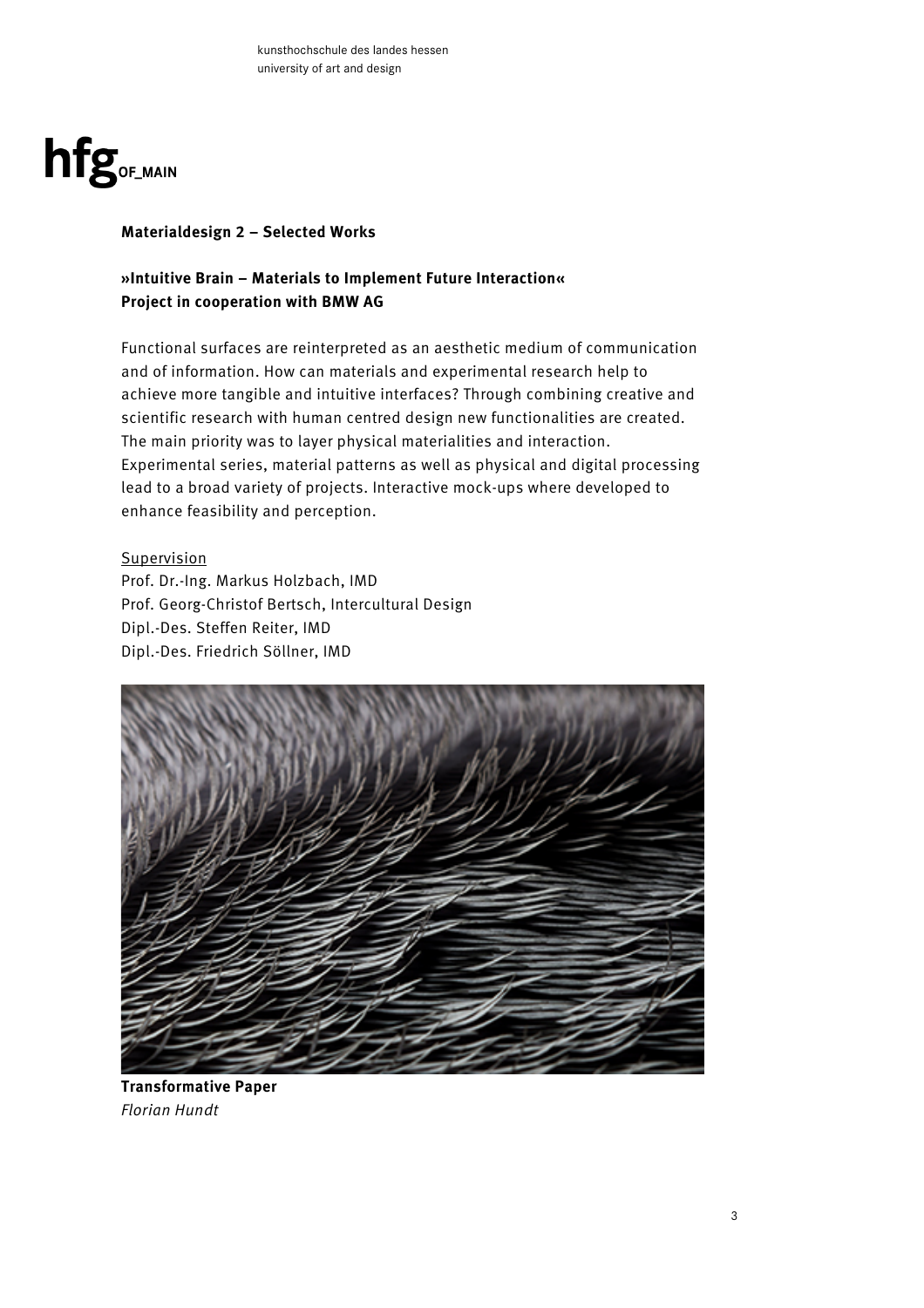# hfg<sub>OF\_MAIN</sub>

The anisotropic material properties of moisture expansion in industrially produced paper and natural wood are similar and mostly tried to be avoided. Combined with other materials though, the expansion of the paper reveals interesting effects, which can be used in rather atypical contexts. My project is a layered structure, which reacts to short-term environmental conditions, morphing into various states. Thoroughly dry, it creates a tactile and exciting surface by raising the separate segments. Exposed to minimal change of humidity it creates a gesture so subtle it is almost invisible, while it performs a vast transformation when it gets wet. Under the influence of rain the layers shape a closed surface and respond by glowing gently.



# **Magnetic Fabrics**

# *Dipl.-Des. Lilian Dedio*

The goal of this work was to explore new limits of fabrics, to experimentally further develop familiar features of them through unexpected modifications. To create these modifications different aspects of magnetism are incorporated into traditional fabrics. The combination of methodically arranged magnetically active and passive components causes a mechanical accumulation of elements and thus a dynamic rearrangement of the entire medium. Over and above the original intention to set the fabric in motion, a surprising set of innovative aesthetics was achieved. The work illustrates the relationship between media and shape by unique motion sequences.